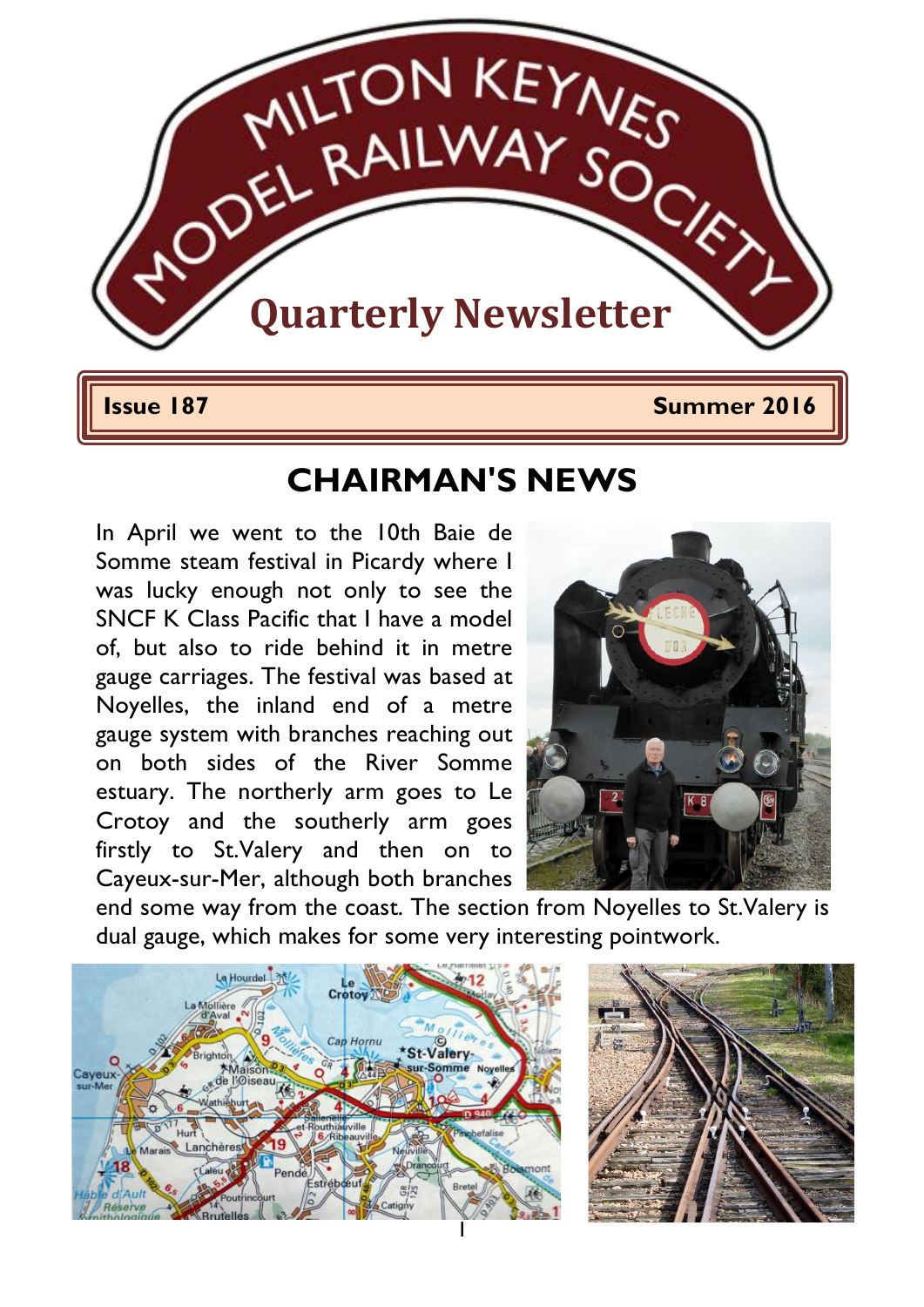As well as the six, metre gauge steam locos from the line there were visiting ones from Switzerland and the Harz system in Germany in use dating from between 1889 and 1939. There was also an ex-Paris standard gauge metro train from 1929. Standard gauge steam was represented by the 231K and a 230D from the SNCF museum at Mulhouse, together with Avonside 0-4-0 saddle tank "Fred" and the 2-6-0 "Norwegian", formerly known as "King Haakon" which had come over from the Kent & East Sussex railway.



Whilst waiting for a return train from St.Valery Port one day I noticed a battered old plaque high up on an equally dilapidated old building. It translates as - "From this port in 1066 William of Normandy left at the head of a flotilla of 400 sailing ships for the conquest of England".

The rest as they say - is history! My video of the festival can be seen at the following link; https://www.youtube.com/watch?v=sokax24HOu0 and one showing the 231K with narrow gauge coaches is at: https://www.youtube.com/watch?v=ZS5C3KvuE-k

Meanwhile, back in the clubroom, scenic work is progressing at an encouraging pace on the 00 layout and it is beginning to come to life. The baseboard has been cut down along the front section to give a better view of trains in front of the long retaining wall, and will ultimately be protected by clear perspex, but in the meantime please remember not to lean on the edge of the board as the new embankment under construction is only made from Cornflakes packets and newspaper! I must confess I was never really happy with the name Barton Crossing, but recently during a period of night-time insomnia I remembered the level crossing previously used at Claydon Station on the Verney Junction layout. I realised this could be used at the left-hand end of the DCC station platform giving access to the goods yard, which we have long pondered over. A suitable crossing keeper's house has been acquired and fortunately I have remembered where I put the gates for safe keeping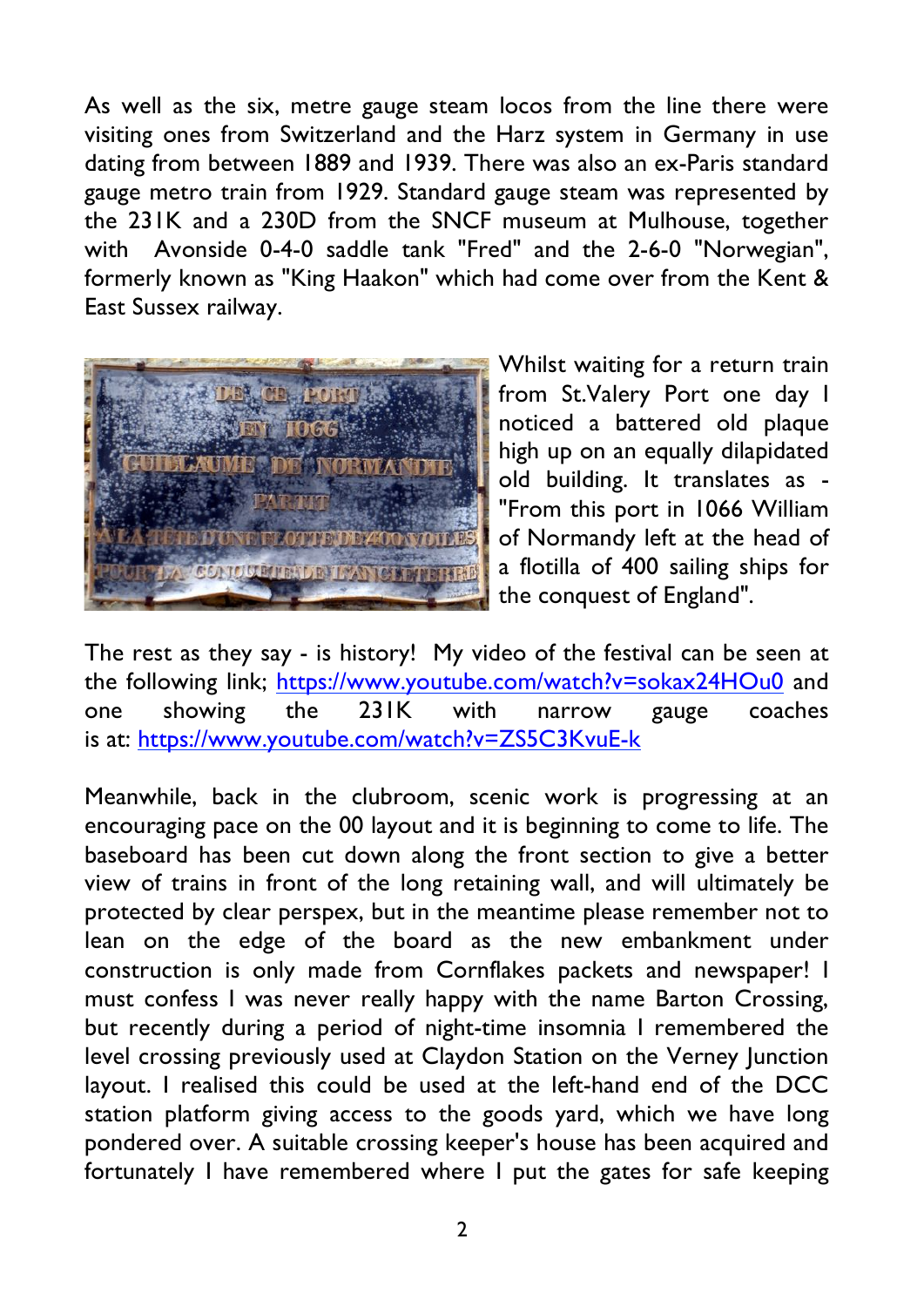after Bletchley Park. Once refurbished the gates will be installed on the layout, and the name Barton Crossing will then be appropriate. By the time you read this edition of the Newsletter, the layout should have made its first public appearance at the Spring Craft Fair in CMK and hopefully be back up in the clubroom.

There is still however much scenic work to be done and if anyone has ideas for suitable cameos to be incorporated into the layout, please come forward with your suggestions. Currently it is intended to construct a terminus building based on the former LMS Aylesbury High Street for the upper branch line station. A steel girder type bridge will be built on the front of the layout to support a station building and forecourt, which will be removable for access to the DC tracks below.

It is also good to see scenic work is underway on the N-gauge layout, with the canal and its banks beginning to appear now that track and wiring have been completed.

And finally... following purchase of a 20ft steel container from Bond Estates for storage of our steel cupboards, tables and other exhibition equipment, we have cleared space in the clubroom and will be constructing a workbench which will hopefully encourage members to do some modelling on club nights.

Chris Hughes Chairman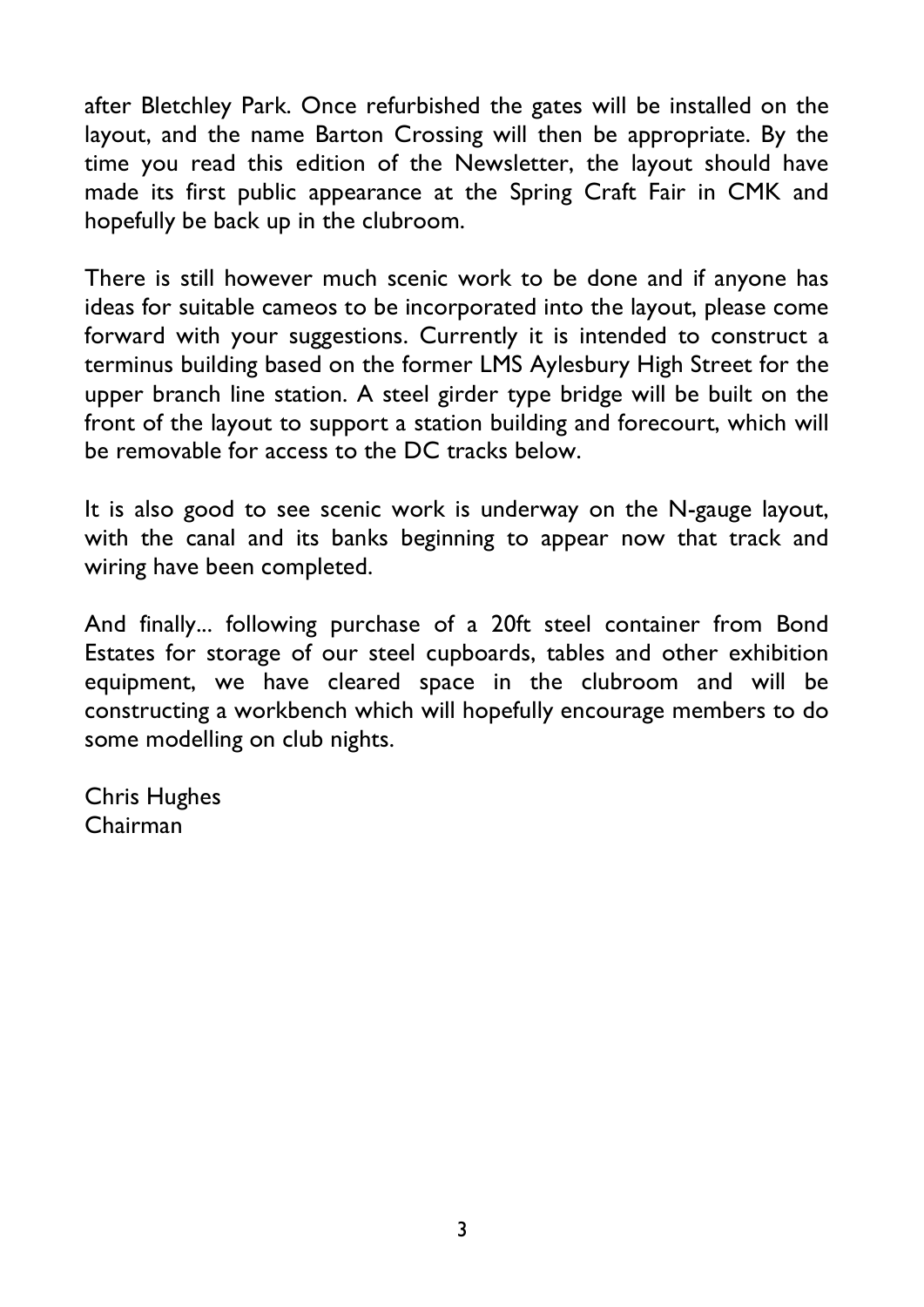# **A Very Big Thank You**

I am sure you are all aware that in January, our new NCE system on



Barton Crossing failed and needed to be returned to the supplier. After a lot of investigation by DCC Supplies (our supplier) they could not find the cause of the problem and it was returned to NCE in the USA for them to get to bottom of the problem. It transpired that it was an isolated problem with the main

board and NCE provided us with a completely new unit.

This could have meant that the club would not have been able to use the OO gauge layout for many months.

At this point the clubs Knight in shining armour arrived and offered to lend the club his own NCE Power Pro for the duration that ours was away for repair. The knight in question was Chris Read.

Chris's kind offer, allowed members to have unbroken access to Barton Crossing on club nights



and his generosity was more amazing with the length of time it took to get our replacement unit.

On behalf of all of the members Chris please accept our deepest thanks to you for your generosity.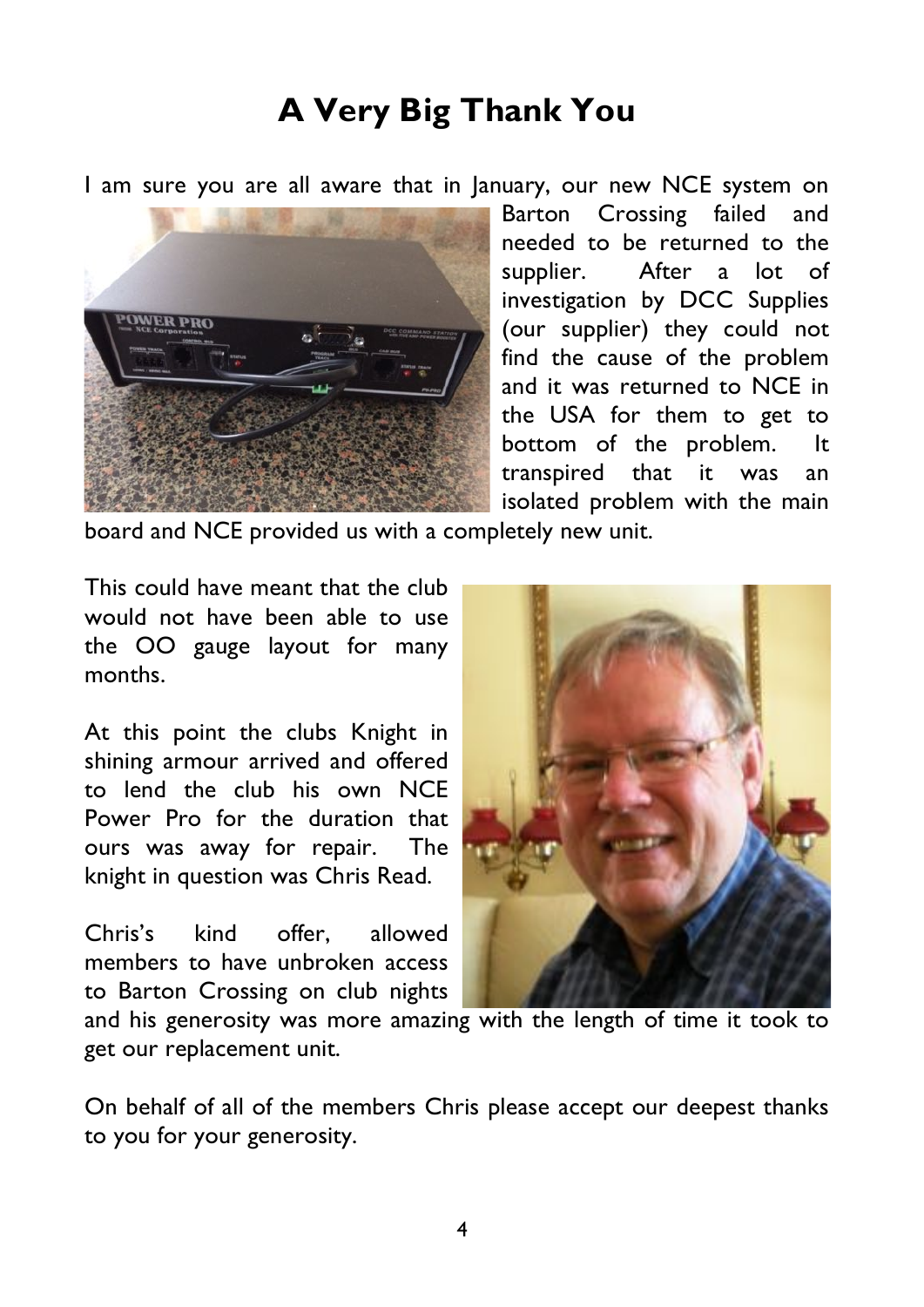# **My Tinplate Layout by John Forman Part One – Introduction.**

In response to the editor's appeal for articles, I have decided to write an article about my layout. I am always bringing in different trains to run on the Barnes Junction layout on club nights, and this article will tell you where these trains normally run.

I received my first Hornby clockwork '0' gauge goods LNER train set for Christmas 1948, and a passenger LMS set the following year. From then on I received money at birthdays and Christmas, to enable me to build up a collection of rolling stock and accessories. Even though I begun to have other interests such as keeping pigeons, photography and at sometime girls, I kept this collection because my mother said I would regret selling it, especially if I eventually had a son, and she was proved to be right.

When my son Darren was born, it rekindled my interest and I started to discover more items for the collection, buying everything I could afford, regardless of regions. It soon became clear that I could not collect everything that Hornby made, so I sold all my GWR, LNER and Southern rolling stock, and began to build up my LMS stock. I chose this region because as a small boy, I could watch the LMS on the Oxford to Cambridge railway in Sandy, from my bedroom window, but only for a short time because the LMS finished in 1947

The layout is in the loft, approximately 14ft by 14ft around the outside of the room, with the access ladder coming up into the middle. The baseboards were made by using seven paste tables fixed together around the room, covered by Sundela board. Additional legs were used in such a way there is plenty of space under the boards for surplus rolling stock to be stored.

.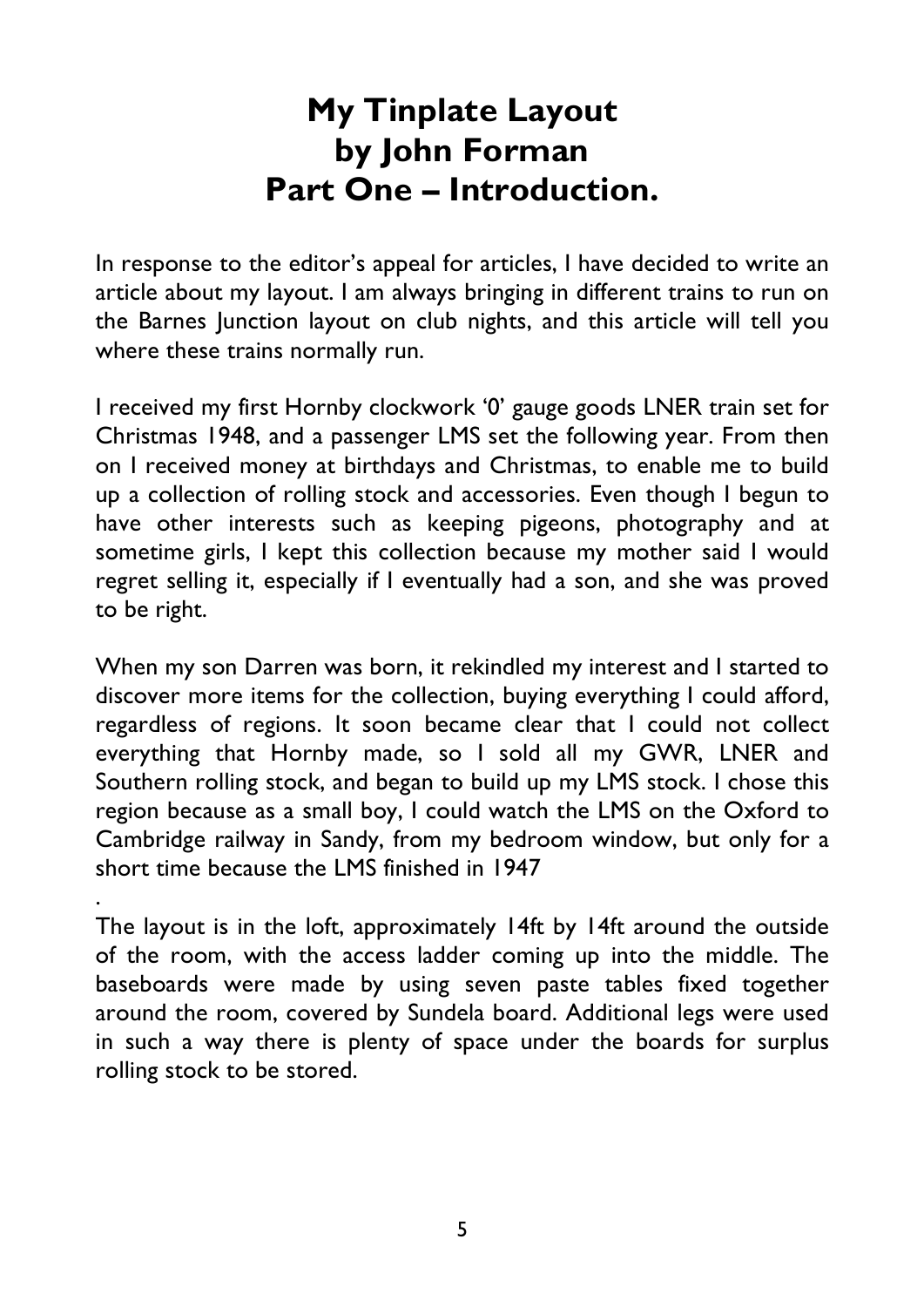There are three running tracks, 'up main', 'down main' and a single 'branch line'. As well as the controllers for the three running lines, there is an additional one which can be connected to various different sidings, so shunting can be carried out in several areas, but only one at a time. It would be impossible to carry out more than one shunting movement at any one time, especially having to also control the other three running lines. Maybe my grandchildren will help me to overcome this situation in due course.

There is no station on the layout, it is just a large goods depot with many sidings, with the trains on the three running tracks coming and going, either delivering or collecting goods, or straight through to their final destinations.

The four different goods yards are named North, South, East and West, the South one is much smaller, than the other three, because this is behind the water tank, where the baseboards had to be much narrower. The layout, despite not having a station, has dozens of other accessories, including bridges, signals, tunnel, signal boxes, platelayer huts, goods sheds, cattle dock, cranes, loading gauges, etc. etc.

In addition, there is a factory in one corner, this was made by using two Bing engine sheds, and because the tracks are running at the back of the factory, you only see the rear of the buildings, so you would not know they were engine sheds. There are other constructions making up the complex, including a Bing boiler house.

There are sheep, cattle and horses in the fields, which are all lead toys to fit in with the tinplate layout.

The road vehicles are represented by several well known manufacturers including Dinkys, Triang Minics, Budgie and Corgi etc., and the people dotted around the layout are also lead figures, made mostly by Britains, with a few other makes represented. The clutter scattered about the layout is a collection of odd and ends picked up at swapmeets.

I am always looking to improve the layout and I am regularly seeking new items, to enhance the display.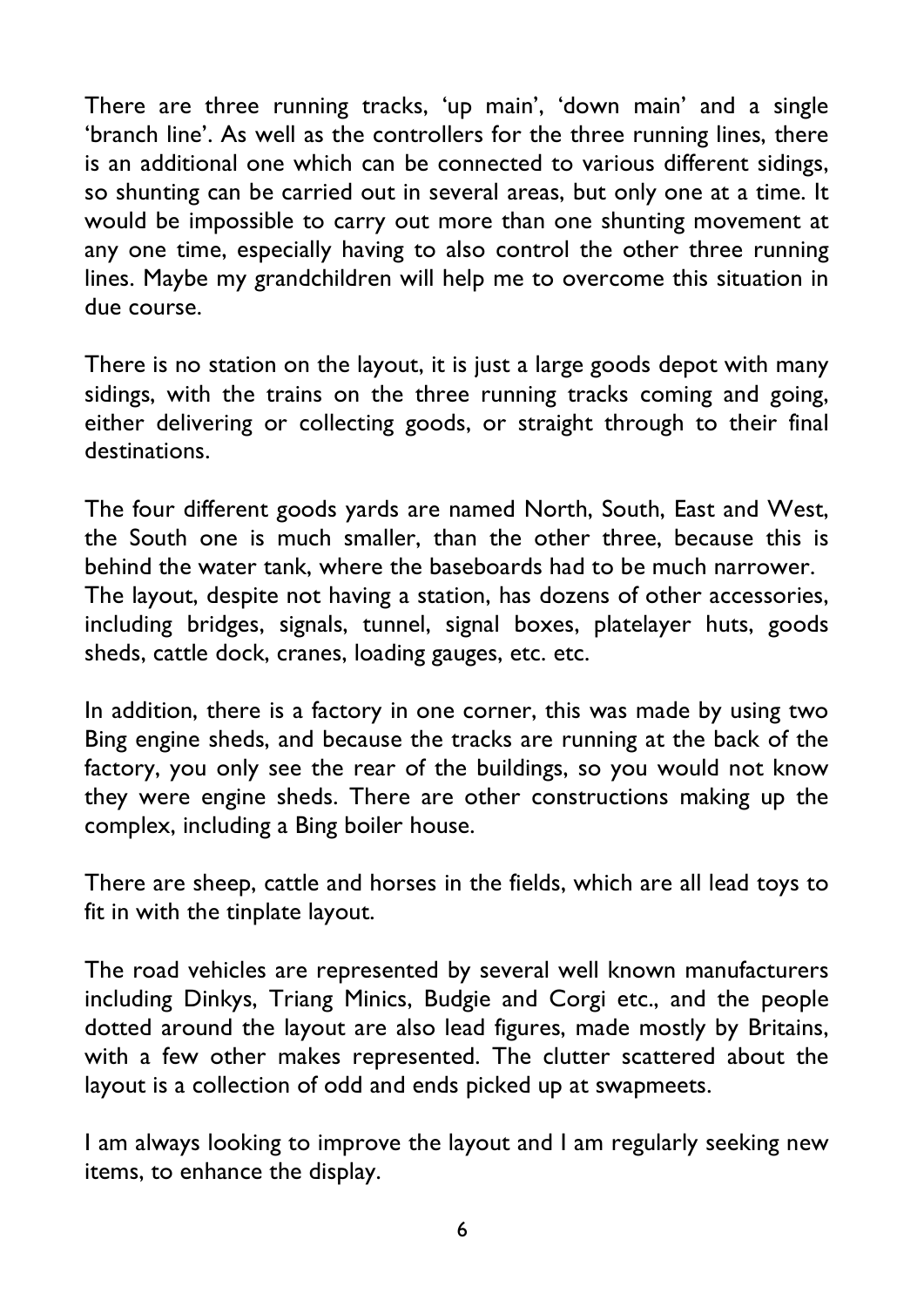To combat the seasonal elements, I have a dual purpose fan/heater to suit every situation.



### **In the next issue: Part Two – Operations**

**This shows the two girder bridges and part of the tunnel on the branch line, with the North Goods Yard in the foreground.**



**Part of the East Goods Yard. The overhead crane was made by Bing.**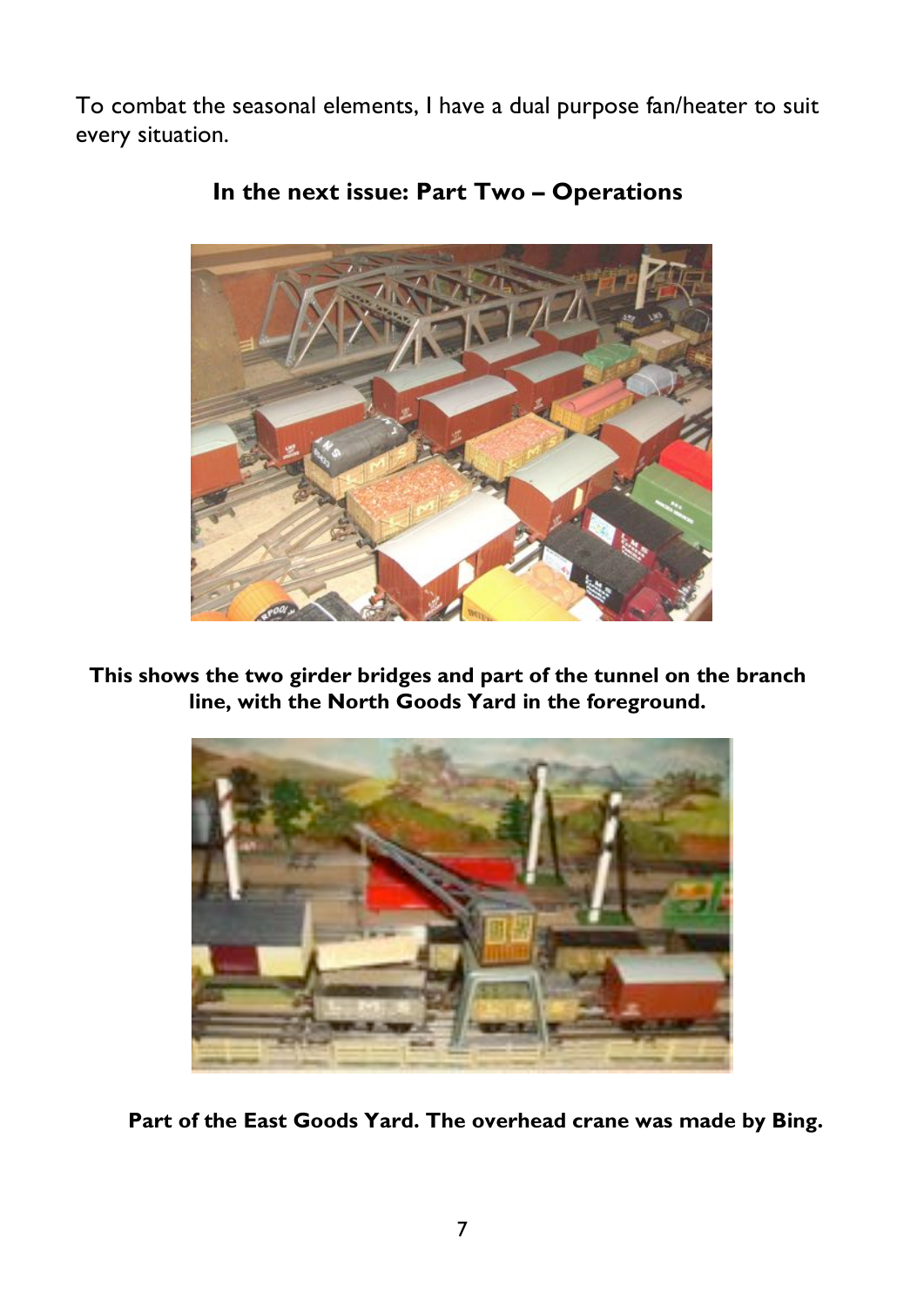

4

**The three tracks can be seen here in the background, the cows are walking to be milked, and the corner of the West Goods Yard, is in the foreground** 



**This picture shows The Factory, with the three tracks passing behind the factory and you can see a small part of the North Goods Yard.**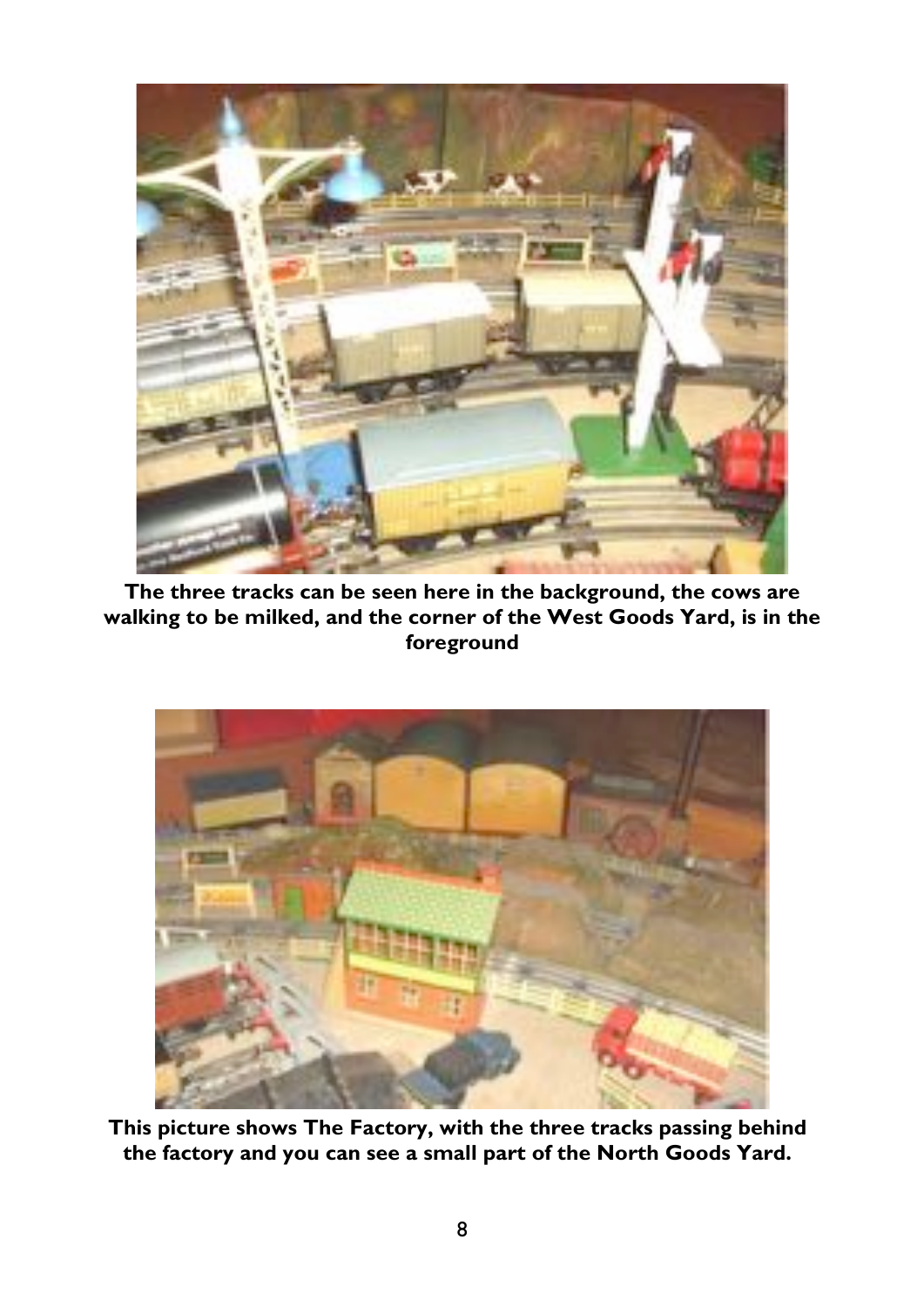

**This is part of the South Goods Yard, the smallest of the four, which includes a wood depot.**

## **Ceynix - Scale Model Railway Trees**



30% discount on all trees for MKMRS members, email or at shows just produce your membership card when you see me at an exhibition.

**Contact Details Email Jacqui@railwaytrees.co.uk Website www.railwaytrees.co.uk**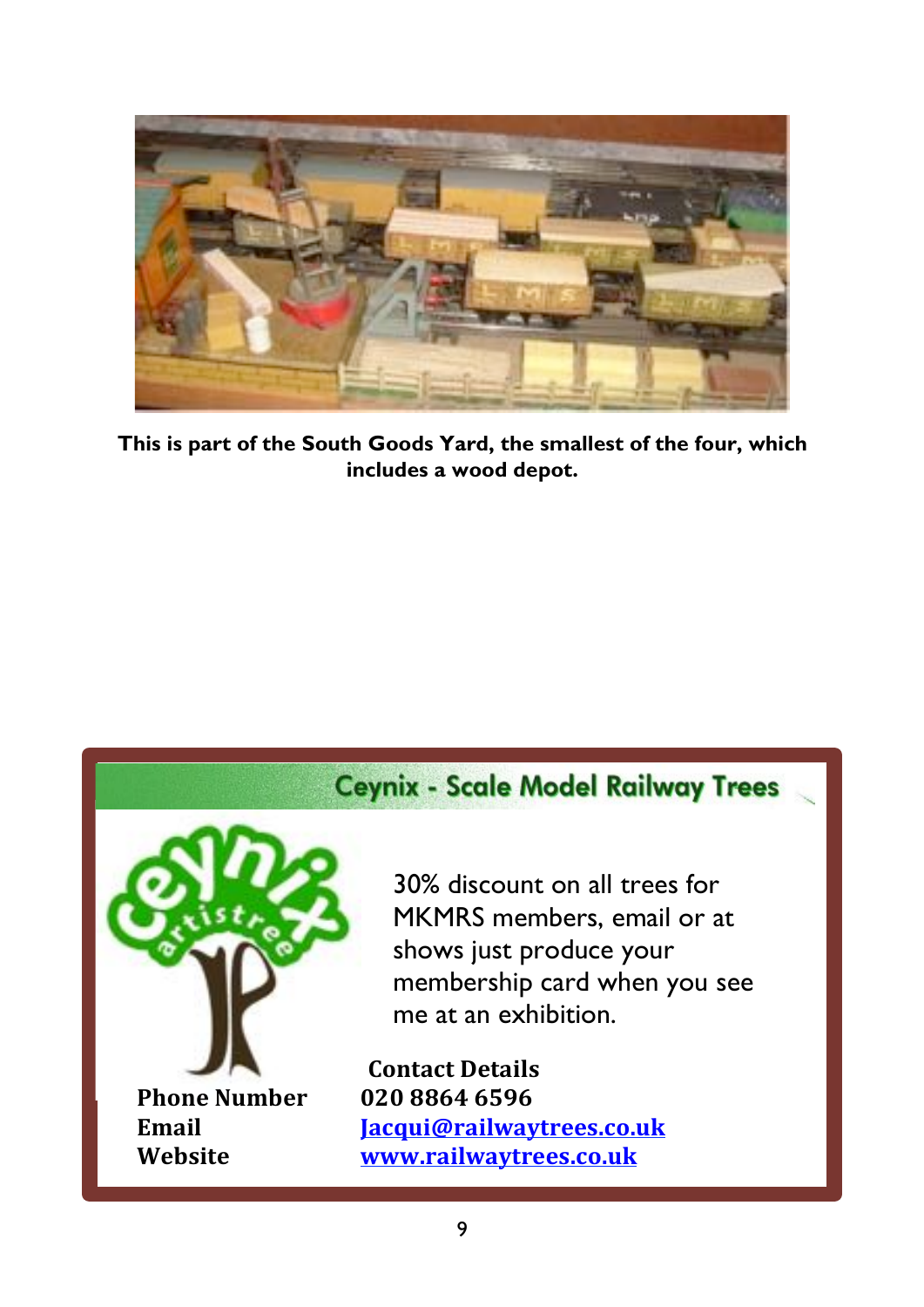# **Show and Tell Evenings**

Our first Show and Tell Evening is planned for Thursday 23<sup>rd</sup> June 2016 at 19:30 in the clubroom. Our first session will be given by Jacqui Perrat and will give you an insight into making trees for your layout.

Please make a note of the date and come and support this new idea to pass on modeling techniques'. The schedule for the rest of the year is below and we are looking for more people to help out so please volunteer.

| <b>Date</b> | <b>Title</b>          | <b>Description</b>                | <b>Presenter</b> |
|-------------|-----------------------|-----------------------------------|------------------|
| 23/06/2016  | The art of tree       | In this presentation you will be  | Jacqui           |
|             | making                | shown the basics for producing    | Perrat           |
|             |                       | realistic trees for your layout.  |                  |
|             |                       | You will also be able to          |                  |
|             |                       | purchase completed trees or       |                  |
|             |                       | the components to make your       |                  |
|             |                       | own trees at a discounted rate.   |                  |
| 22/07/2016  | <b>Using Decoder</b>  | Demonstration of how to use       | David            |
|             | Pro Software          | the JMRI Decoder Pro software     | Court            |
|             |                       | to change and backup the          |                  |
|             |                       | settings on a DCC chips.          |                  |
|             |                       | Showing the benefits of keeping   |                  |
|             |                       | a roster of your locomotives.     |                  |
| 23/09/2016  | <b>Hints and Tips</b> | This presentation will give you   | David            |
|             | on making             | some useful tips when building    | Court            |
|             | Scalescences          | models from the Scalesscences     |                  |
|             | <b>Models</b>         | range of models.                  |                  |
| 27/10/2016  | Tips and tricks       | In this presentation Wayne will   | Wayne            |
|             | for using static      | show you how to get the best      | Webb             |
|             | grass.                | out of using static grass on your |                  |
|             |                       | layout.                           |                  |
| 24/11/2016  |                       |                                   |                  |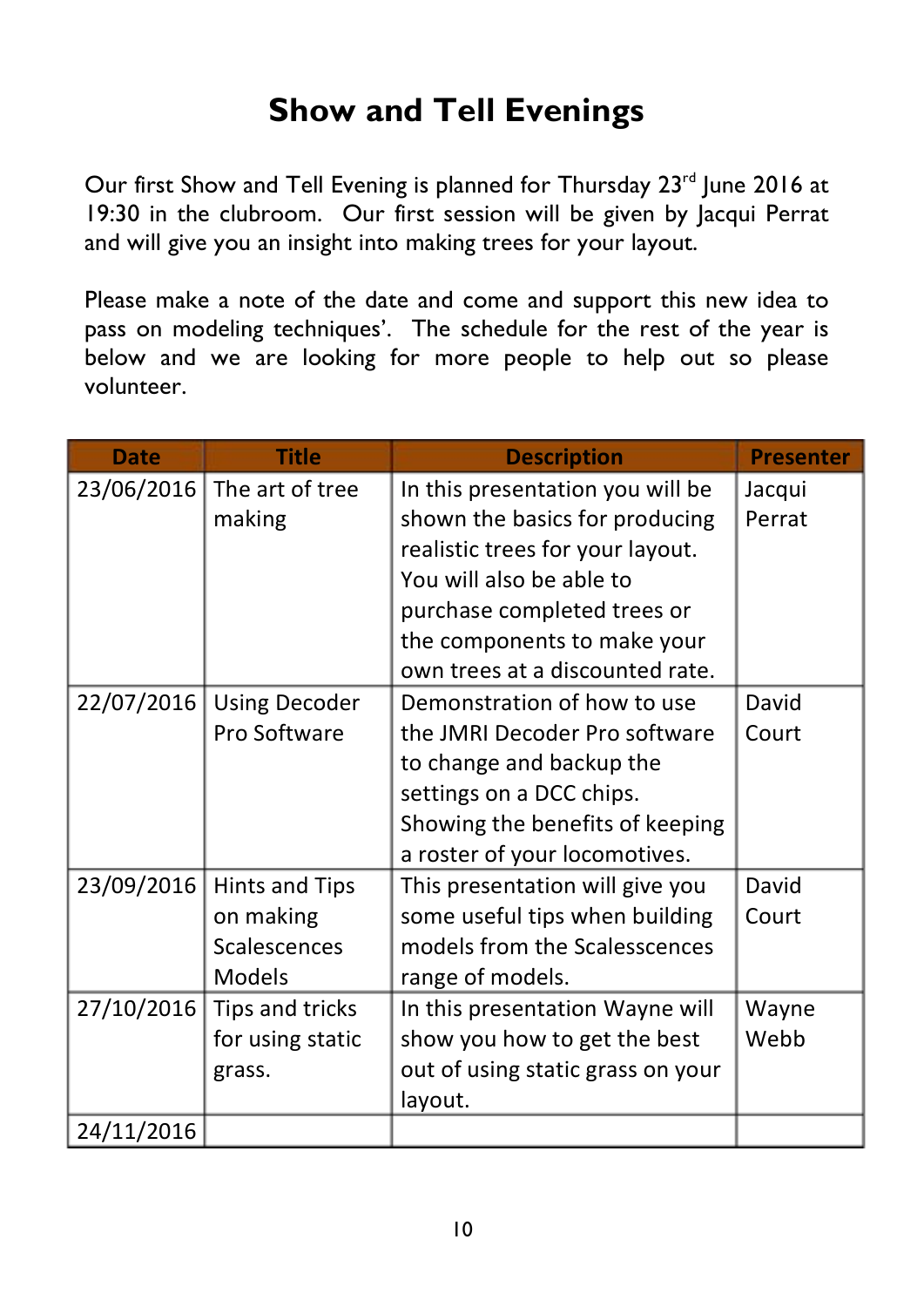## **Member Updates**

Please join us in welcoming the following new member to the club. If you see him in the clubroom please introduce yourself.



Ed Hiam

# **Forthcoming Events**

| <b>Date</b>  | <b>Event</b>                                     |  |
|--------------|--------------------------------------------------|--|
| 28 May 2016  | Railex 2016 at Stoke Mandeville Stadium (2 days) |  |
| 18 June 2016 | Club Outing to GCR Model Event                   |  |
| 21 June 2016 | <b>Committee Meeting</b>                         |  |
| 23 June 2016 | Show and Tell on Tree Making                     |  |
| 19 July 2016 | <b>Committee Meeting</b>                         |  |
| 23 July 2016 | MKMRS Club Open Day                              |  |
| 24 July 2016 | HMRS - Outing to Quainton Road                   |  |